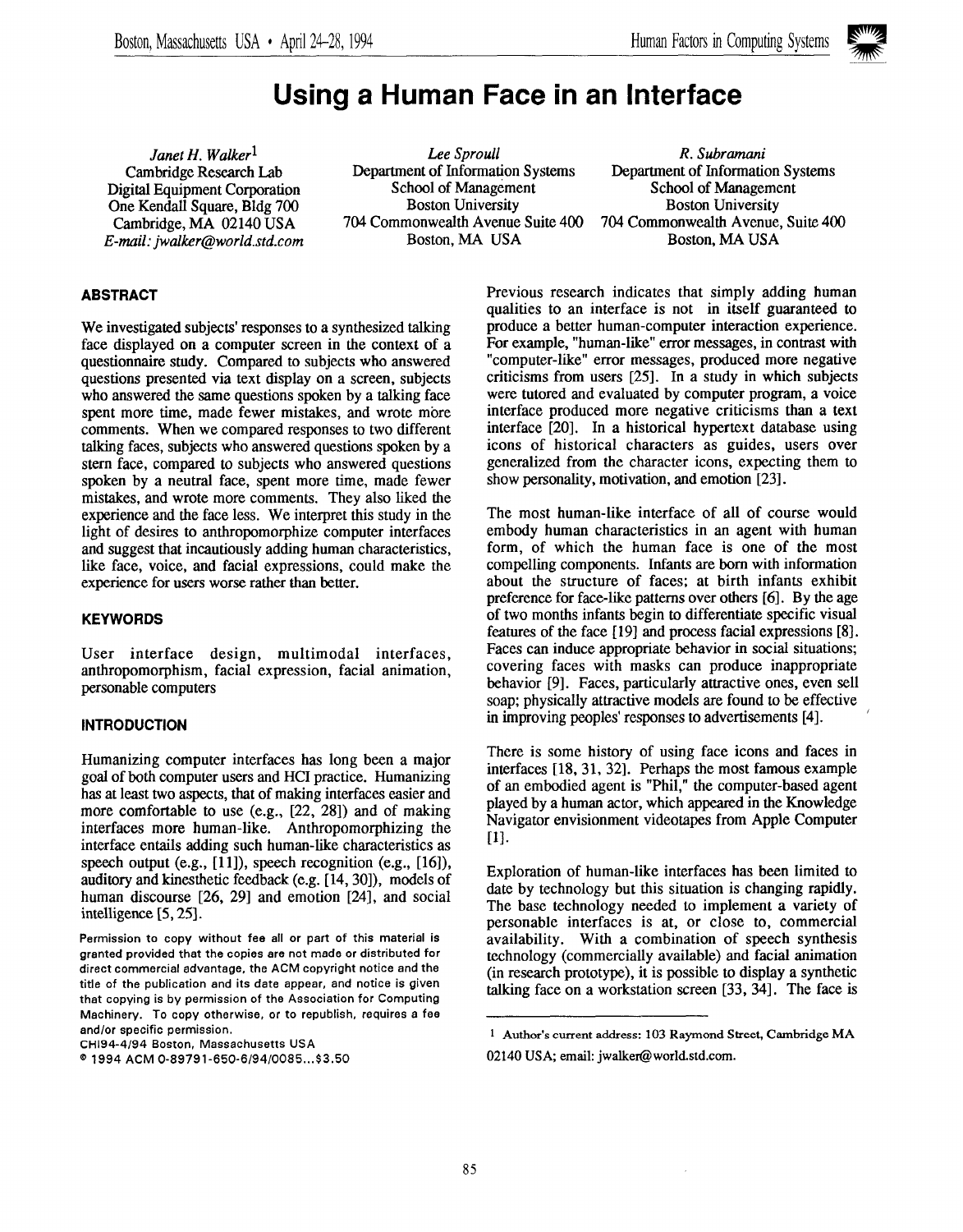

an image of a human face with the mouth animated in synchrony with speech output from a text-to-speech algorithm. The face can speak arbitrary text and could participate more or less fully in an interaction with a user (depending of course on the underlying programming). At one extreme, the face could simply provide a stylized greeting and introduce the user to a more conventional interface. Moving toward the other extreme, the face could represent the computer side of an entire interaction, speaking all words that would otherwise be displayed on the screen as text and responding to the user orally instead of via text.

Talking faces may be particularly problematic in interfaces precisely because the human face is such a powerful stimulus, A talking face could focus people's attention on the face itself rather than on the task they are trying to perform, thereby leading to lower performance. Alternatively, it might cue reminders of social evaluation, thereby leading to higher performance. A talking face could also engender strong expectations for social intelligence from the interface, thereby leading to confusion or frustration if those expectations are not met. This paper reports the results of an initial investigation of reactions to a talking face.

## RESEARCH QUESTIONS

The first question is, simply, are people willing to interact with a talking face? It is possible that people would find the prospect so bizarre that they would refuse to participate in a computer interaction in which the computer side of the interaction was represented by a talking face.

The second question is, even if they are willing to participate, will they be so distracted that their performance is seriously degraded?

Finally, the most important question is how people experience the interaction with the face. How human does it seem? Does it evoke a social response from the user?

We investigated these questions in an exploratory study using the social context of the interview survey. People are quite familiar with the general social structure and form of interview surveys. One person asks questions, usually through an agent such as a questionnaire or interviewer; and another person answers them. People are accustomed to answering questions asked by such agents and there is an extensive literature on how the nature of the agent affects peoples' responses. See, for example, Bailey, Moore, and Bailar [3] for the effects of interviewer demeanor on the obtained data, Schuman and Presser [27] for the effects of question wording and order on the obtained data. Generally, surveys delivered by human agents (face-to-face or telephone interviewers) are more socially involving than those delivered by paper and pencil. Thus response rates are higher and missing data rates are lower. But social involvement can also lead to social posturing; hence surveys delivered by human agents elicit more biased reports of socially desirable and undesirable behavior (e.g., [7]).

For exploring the first two issues, we compared text delivery of survey items to having them spoken by the synthetic face. To look specifically for social response effects and to control for simple differences due to the method of delivery, we compared two versions of the speaking face that differed in expression.

## **METHODS**

The experimental context was a computer-based survey in which subjects received questions in either text or spoken form and typed in their answers. We used a betweensubjects design with subjects assigned randomly to one of the three presentation conditions: questions spoken by a face with a neutral expression, spoken by a face with a stem expression, or text only.

## **Subjects**

The subject population was the staff of a computer research laboratory in a large industrial corporation. This included full-time research, support, and administrative staff, parttime research staff, external consultants, and some off-site people associated with the laboratory on a permanent basis (for example, financial analyst, personnel consultant). People who worked in the computer support organization or who were involved in conducting the study were excluded. The population thus defined consisted of 49 people, who were assigned randomly to the three conditions. We checked to be sure that part-time staff were not overrepresented in any one condition.

## Task

All subjects answered questions designed to measure user satisfaction with the computer support services in the laboratory. The survey had been commissioned by the computer support organization. Thus the content of the questionnaire was both realistic and salient to the respondents. Subjects were informed of the purpose of the study and were assured that their identities would be concealed in the final report.

#### Questionnaire

The questionnaire contained 79 items: four background questions, 59 questions about computing attitudes and behaviors, and 16 questions about the experience of participating in the study. The computing attitudes questions were a mix of open-ended questions (for example, what hardware do you have in your office?) and fixed-response scale questions (for example, on a scale from 1 to 10, how easy is it for you to talk with the support staff about your needs?). The fixed-response questions were based on a modified version of Zeithaml et al's service quality questionnaire [36, 37].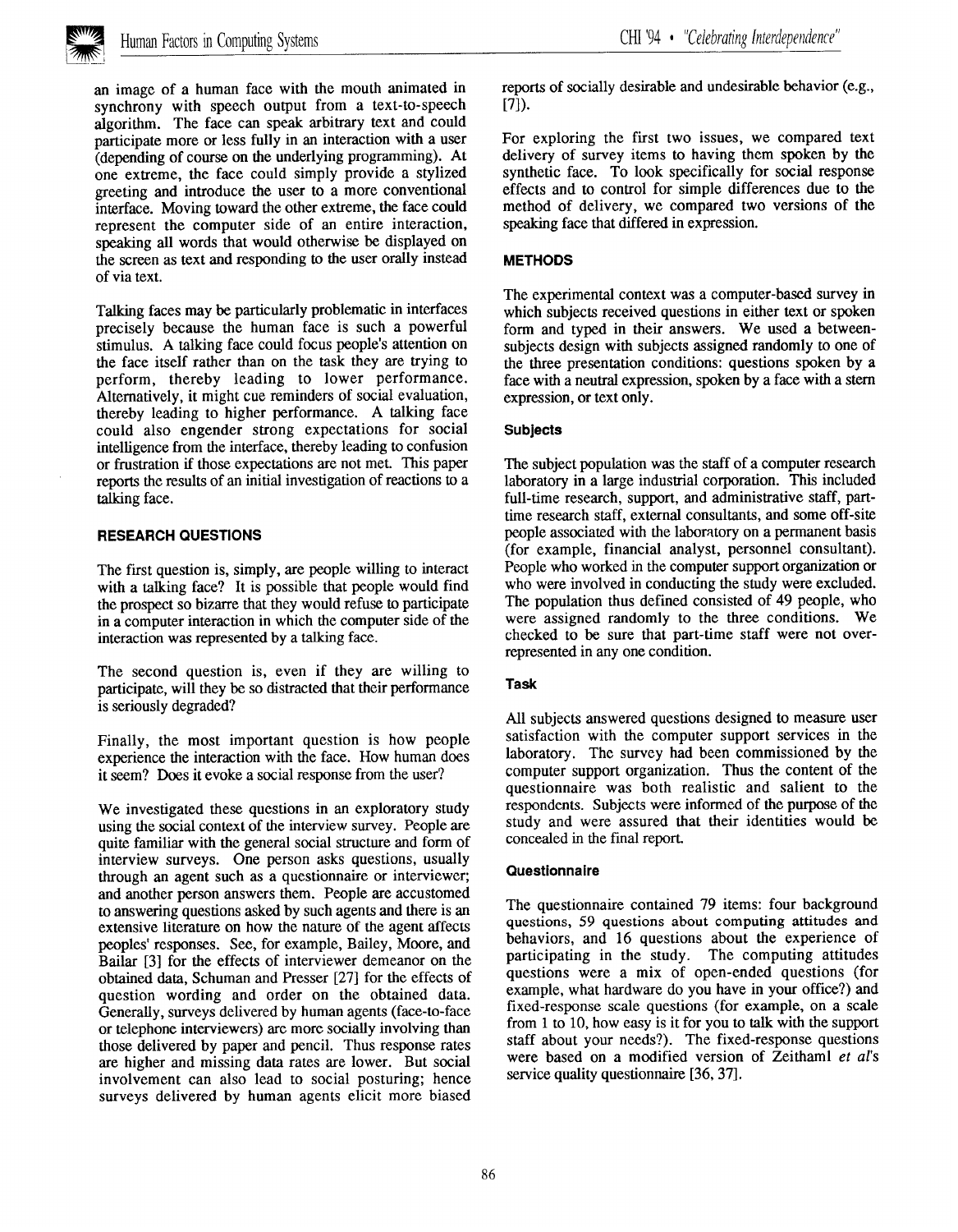



Figure 1. (a) Geometric model underlying the animation (b) Viseme (mouth posture) corresponding to the phoneme  $r$  in the word red.

The questions about the experience of answering questions consisted of eleven 10-point scale questions assessing "the question asker" (for example, how happy does the question asker seem?), four 10-point scale questions assessing subjects' reactions to the experience itself (for example, how comfortable were you in answering these questions?), a time estimation question, and an open-ended question inviting comments about the experience.

## Procedure

Each subject completed the study individually in one of the offices in the laboratory, equipped with a computer workstation. The subjects used workstations regularly as part of their jobs and the system used in the study presented an environment familiar to most of them. The experimenter introduced the survey and explained how the questions would be displayed. Each subject had the opportunity to answer three practice questions to make sure they understood how to control the interface before the experimenter left the room. The survey was self-paced; subjects were free to work on it as long as they wished.

Subjects in the text condition first read an introduction to and explanation of the computer support survey in a text window. They then saw the questions displayed, one at a time, in that window, They typed their answer after each question. Subjects in the face conditions heard rather than saw the same introduction and questions, and typed in their responses in the same way as did subjects in the text condition. The face remained on the screen between questions. At any point, subjects could scroll backward to see any prior question or edit any answer. For all Figure 2. Texture mapped face with (a) neutral

conditions, a help window about controlling the interface remained on the screen at all times.

## **Apparatus**

The workstation in the office was a Digital Equipment Corporation DECstation 5000/200, equipped with a 21-inch color monitor, a DECaudio board, amplifier, and speakers. Images were shown in grey scale, not in color. All materials were pre-computed to achieve acceptable performance and stored on a local disk to prevent variability in display speed due to network traffic. The experimental sessions were managed using the Lisp facilities of Gnu Emacs.

The face was produced by texture-mapping an image onto a geometric wire-frame model (shown in Figure 1a; see [33] for details). On the screen, the face occupied 512 x 320 pixels, which is about half life size. This was the maximum size provided by the technology. The mouth was animated by computing the current mouth posture (viseme, shown in Figure lb) corresponding to the current linguistic unit (phoneme) and applying cosine-based interpolation between the images [34]. The voice was produced by a software implementation of the KLSYN88 revisions of the DECtalk text-to-speech algorithm [17]. The DECtalk parameters used were the "B" voice, a fairly neutral voice in the female pitch range, at 160 words a minute. DECtalk speech is acceptably comprehensible at this rate [10]. The synchronized face and voice were presented using the Software Motion Pictures component of DECmedia [21].

The neutral and stem expressions appear in Figure 2. The



expression and (b) stern expression.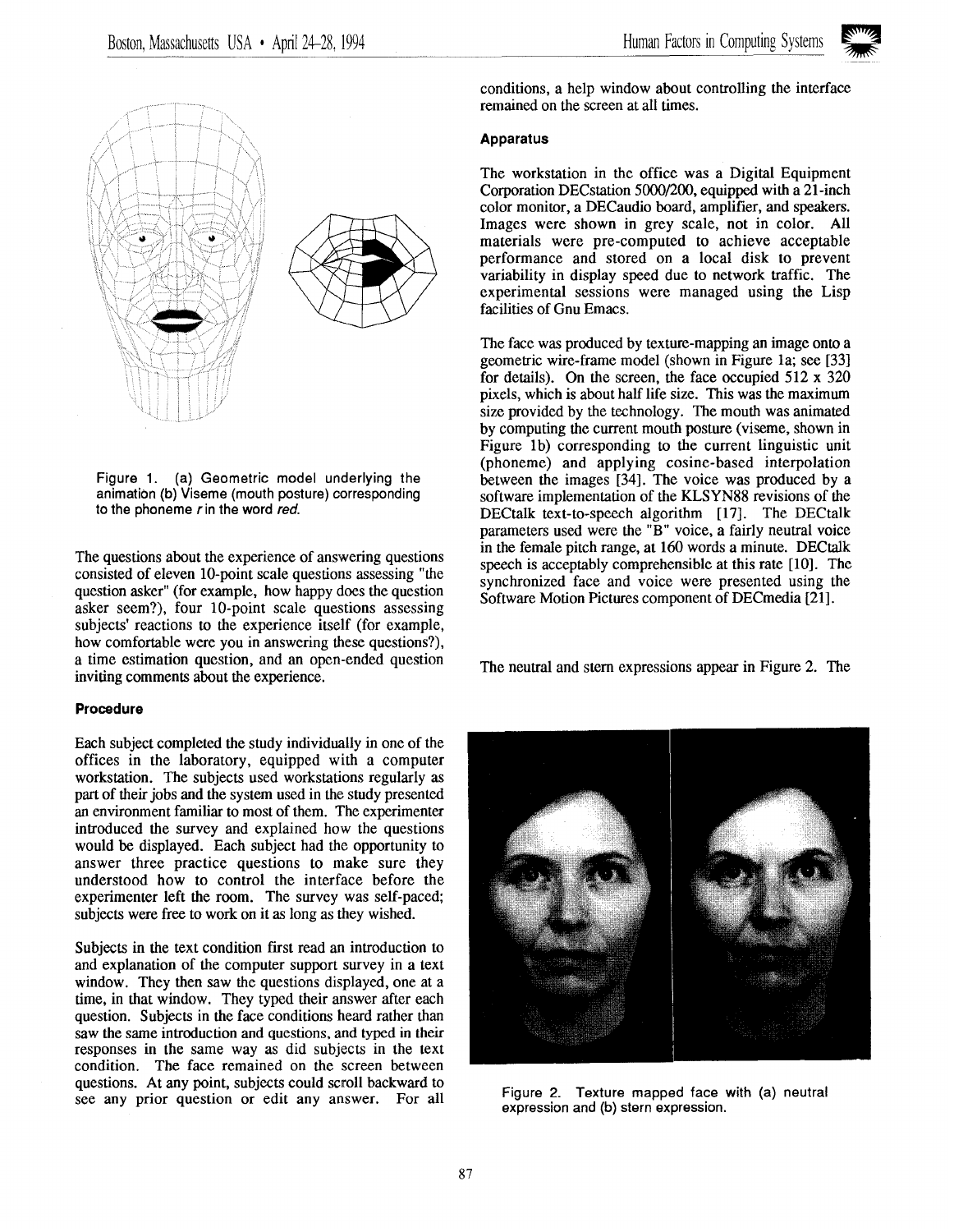

neutral expression (Figure 2a) was selected from a videotape of a female speaker and converted to the form required for texture mapping. The stern expression (Figure 2b) was synthesized from the neutral expression by contracting the corrugator muscles in the underlying physical model for the animation, thus pulling the inner portion of the eyebrows in and down. The expression produced by contracting these muscles is recognized as conveying negative emotion such as anger and threat [2, 12]. The mouth itself was not involved in forming the expression; subjects in both face conditions saw exactly the same lip animation and heard the same voice.

After completing the study, seven people from the subject population rated both of the face images on a 30-item set of hi-polar adjectives used to make judgments relevant to emotion and personality (taken from [13, 15]). The face we called "stem" was rated consistently more negatively by these subjects, thereby validating our label for the face.

#### Dependent Measures

Attitude measures toward computing resources and staff were defined as the sum of the responses to the ten 10-point scale items on these topics. Overall measures of response extremity were defined as the frequency of using the extremes on the 10-point scales in the body of the questionnaire (37 items). Responses to the open-ended question asking "how this method of asking questions could be improved" were coded independently by two coders. Responses were first divided into remarks and then coded for comments about the face, voice, text editor, and question wording. Comments were also coded for general positive or negative affect and for the presence of first person pronouns (as an indicator of involvement). The system logged how long each session lasted and how many words subjects typed (separately for fixed-format questions and for open-ended questions). Missing and invalid data rates were derived from each subject's responses.

#### RESULTS

#### Response Rate and Respondents

42 out of 49 people completed the survey for a response rate of 86%. 71% of the respondents were male. Twothirds of the respondents had been employed at the lab for three years or less. 62% held a Ph.D.; 81% were working in a research-related position. The remaining 19% worked in administrative support. Respondents reported a mean level of general computing expertise of 8.0 (on a scale of 1 to 10, where 1 is "not at all competent" and 10 is "extremely competent"). Respondent characteristics were acceptably balanced across conditions.

#### Differences Between Faces and Text

The presentation condition had no effect on the subjects' reported satisfaction with their computing environment. Statistically significant differences between the groups did

#### Table 1

Attitudes and behavior as a function of presentation condition: text, neutral face, stern face. Unless noted, cells contain the mean rating on a 1-10 scale where 1 was the negative extreme and 10 was the positive extreme.

|                                           | Text<br>$(n=15)$ | Neutral<br>Face<br>$(n=15)$ | Stern<br>Face<br>$(n=12)$ |
|-------------------------------------------|------------------|-----------------------------|---------------------------|
| Attitudes to answering questions          |                  |                             |                           |
| Were questions clear?                     | 8.1              | 7.1                         | 6.2                       |
| Were you comfortable?                     | 8.7              | 8.2                         | 8.3                       |
| Similar to face-to-face?                  | 2.2              | 1.9                         | 1.9                       |
| Want to continue?                         | 4.6              | 3.4                         | 3.0                       |
| Involvement                               |                  |                             |                           |
| Time spent (minutes)                      | 24.1             | 26.8                        | 35.0                      |
| Requests to repeat (freq)                 | N/A              | 6.5                         | 8.0                       |
| Missing answers (freq)                    | 3.6              | 3.3                         | 2.7                       |
| Invalid answers (freq)                    | 8.1              | 4.9                         | 3.2                       |
| Unsolicited comments (words) <sup>a</sup> | 57.1             | 24.9                        | 57.2                      |
| Open-ended questions (words) <sup>b</sup> | 65.6             | 57.8                        | 114.9                     |
| Final comments (words)                    | 30.0             | 37.9                        | 68.3                      |

a Comments made on fixed-format questions

 $<sup>b</sup>$  Excluding question about experience of answering</sup> questions

appear, however, for questions about the experiment and the experience of participating. See Table 1.

There were several main effects of presentation condition. Subjects in the face conditions rated the questions as significantly less clear  $(F(2,39)=3.1, p=0.06)$ . Subjects in the three conditions differed significantly in how long they spent on the survey  $(F(2,39)=3.86, p=0.03)$  and in how much they wrote in open-ended responses  $(F(2,39)=3.61, p$  $=0.04$ ).

Subjects in the neutral face and text conditions typed the same number of words in answer to open-ended questions but people in the stem face condition typed almost twice as many words. They were quite explicit about their dislike of the face, with many suggestions for how to "improve" it. Probably as a result of hearing questions repeated and typing lengthy comments, they also spent significantly longer taking the survey than subjects in the other groups.

Subjects differed markedly in their assessments of the interviewer (see Table 2). Since text condition subjects had not seen any question asker, their responses tended towards the "don't know" range of the 10-point scale. Subjects in the face conditions expressed markedly more negative attitudes. Eight out of the eleven comparisons were ordered with the text condition most positive, the stern face condition most negative, and the neutral face condition in the middle. Six of the eleven comparisons were statistically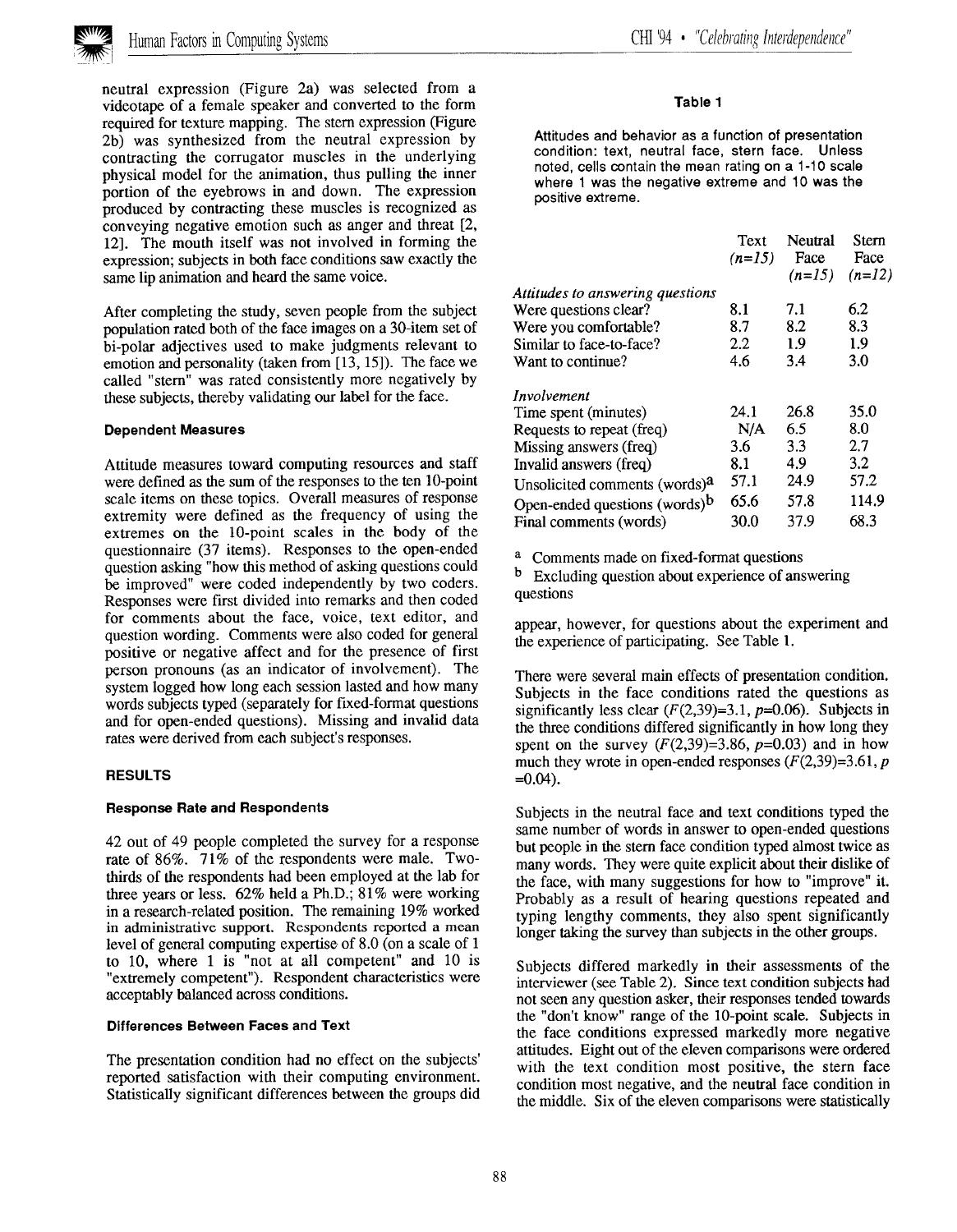

## Table 2

Assessing the attributes of "the question asker". Cell values are means on a 10-point scale, where 1 is the most negative assessment and 10 is the most positive.

| Attribute   | Text<br>$(n=15)$ | Neutral<br>Face<br>$(n=15)$ | Stern<br>Face<br>$(n=12)$ | F-ratios<br>(dfs $2,32$<br>to $2,37$ ) |
|-------------|------------------|-----------------------------|---------------------------|----------------------------------------|
| Likable     | 6.5              | 3.4                         | 3.1                       | 8.98***                                |
| Friendly    | 5.8              | 3.9                         | 2.8                       | 4.19**                                 |
| Intelligent | 6.2              | 4.7                         | 4.4                       | 1.74                                   |
| Comfortable | 7.6              | 6.5                         | 4.4                       | $3.38**$                               |
| Trustworthy | 6.5              | 5.4                         | 4.9                       | 1.16                                   |
| Cooperative | 5.3              | 5.7                         | 3.7                       | 1.52                                   |
| Weak        | 3.5              | 3.2                         | 4.7                       | 1.21                                   |
| Stiff       | 5.8              | 8.0                         | 7.9                       | $2.65*$                                |
| Happy       | 5.6              | 2.7                         | 2.5                       | $9.23***$                              |
| Generous    | 4.1              | 2.9                         | 2.8                       | 1.54                                   |
| Sad         | 3.1              | 5.1                         | 5.7                       | $3.83*$                                |

## \*=p<.1, \*\*=p<.05, \*\*\*=p<.01

significant. Although it was not significant, subjects in the face conditions were less willing to "continue a conversation" than were the subjects in the text condition. There were no statistically significant differences in the rate of missing or invalid data, although the trend was towards greater accuracy in the face conditions.

## Differences Between Expressions

We further explored some of the main effects by direct comparison of the two face conditions. Subjects who saw the stem face found the questions less clear and asked to have more of them repeated. People in the stem face condition spent longer answering the survey than did people in the neutral face condition (35 vs. 27 minutes;  $t=1.96$ ;  $p=.06$ ). They wrote more in response to openended questions about their computing environment (183 words vs. 96 words;  $t=2.0$ ;  $p=.05$ ). They also wrote more (but not significantly more) about the experience of answering questions (68 words vs. 38 words). There were no statistically significant differences in error rates or substantive answers and no difference in response to questions measuring question clarity, desire to continue answering questions this way, or subject comfort. There were no significant differences in assessment of the question asker, but the stern face was judged in a more negative light in *all* of the comparisons.

#### Differences Between People

We explored gender and education level of the subjects as possible covariates. The resulting cell sizes were very

small and non-proportional, preventing formal analyses of variance. We did, however, see some suggestion of an interaction between gender and education level in subjects' reaction to the experience, with high education females providing the most negative ratings on 11 out of 15 scales.

## DISCUSSION AND CONCLUSIONS

We demonstrated the feasibility of having people interact with a talking face for purposes of asking and answering questions. Given the untried nature of the talking face technology, it is encouraging that people performed similarly across face and text conditions in terms of substantive response to the actual topic of the questionnaire. Furthermore, faces did not lead to poorer performance through distracting people. On the contrary the performance of people in the face conditions was better than in the text condition as measured by (lower) number of invalid responses. Faces were more engaging than text as measured by how long people spent answering questions and in how much they wrote in response to open-ended questions. Further, the face with "more" expression (the stem face) led to greater engagement than did the face with "less" expression (the neutral face). Note that engagement does not mean liking. Respondents assessed the stem face less positively than the neutral face and assessed both faces less positively than the text condition.

Why would people spend more time, respond more, and respond more carefully to a face that they did not like? Social psychologists have found that the presence of another person usually serves to increase arousal and motivation on the part of someone asked to perform a task [35]. This can lead to improved performance if the task is not very complex or to degraded performance if the task is complex. The presence of another person apparently produces evaluation reminders and therefore leads people to try harder. We posit that the more expressive face (the stem face) in this study may have actually produced the most evaluation reminders of the three conditions. (One respondent said the face reminded him of a "stem school marm.") If so, these evaluation reminders would cause people to pay closer attention to their task than did the other two conditions.

Synthetic talking face technology will continue to improve. We will be able to manipulate expression more extensively and to expand the range of facial movements possible. We will be able to incorporate more natural eye movements and more expressive speech. The major question from an interface designer's point of view is how to use these capabilities.

This study raises many fundamental questions about the future nature of the human-computer relationship. If a computer is a social actor, what is its role (master, apprentice, partner?) and how does the face it wears affect the behavior and attitudes of the person interacting with it? How should the faces used for delivering information (for example, in kiosks) differ from the faces used for soliciting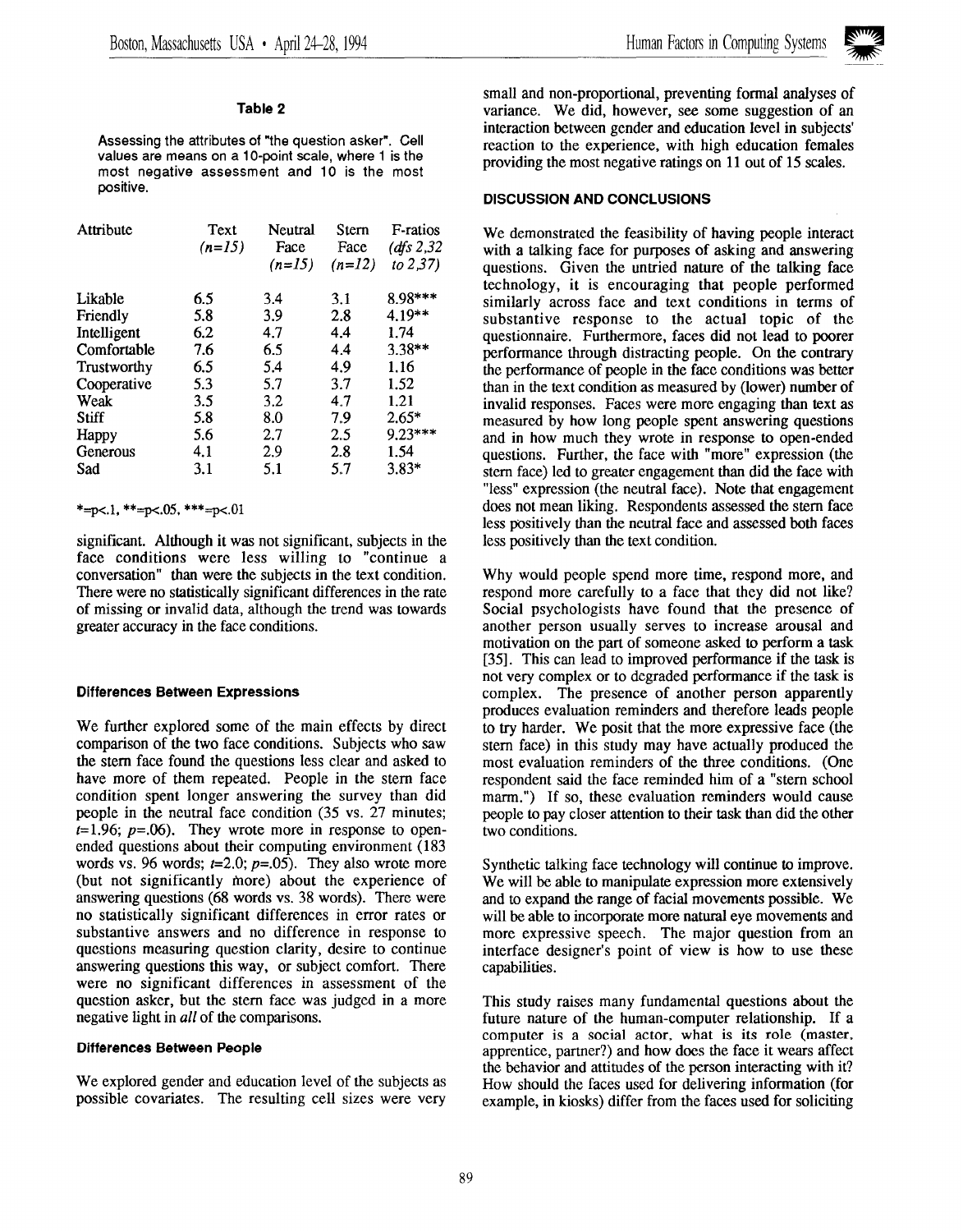

information (for example, in medical history applications)? Should human facial realism be a goal? If so, whose face should appear? Based on this preliminary work, we anticipate differences in the appropriateness of face-based interfaces depending on the social interaction demands of the situation, on the expression and gender of the faces used, and on individual temperament characteristics of the users.

The goal of HCI work with synthetic faces should not necessarily be to give a computer a human face but rather to determine when a face-like interface is appropriate. It is particularly important to follow up on the possibility of gender effects, particularly in light of HCI'S commitment to interfaces that are equally accessible and acceptable to all intended users. Our results indicate that significant further research is necessary to identify the components of a satisfactory experience with a human-like computer interface.

# ACKNOWLEDGMENTS

Thanks to Keith Waters, Tom Levergood, and Dave Wecker for invaluable technical collaboration.

## **REFERENCES**

1. Apple Computer Inc. Knowledge Navigator. ~Videotape)

2. Aronoff, J,, B.A. Woike, & L.M. Hyman. Which are the Stimuli in Facial Displays of Anger and Happiness? Configurational Bases of Emotion Recognition. Journal of Personality and Social Psychology, 1992. 62, p. 1050-1066.

3. Bailey, L., T. Moore, & B. Bailar. An Interviewer Variance Study for the Eight Impact Cities of the National Crime Survey. Journal of the American Statistical Association, 1987.73, p. 16-23.

4. Baker, M.J. & G.A. Churchill Jr. The Impact of Physically Attractive Models on Advertising Evaluations. Journal of Marketing Research, 1977. 14(November), p. 538-555.

5. Binnick, Y. M., C.F. Westbury, & D. Servan-Schreiber. Case Histories and Shorter Communications. Behavioral Research Therapy, 1989.27, p. 303-306.

6. Bond, E.K. Perceptions of Form by the Human Infant. Psychological Bulletin, 1972.77, p. 225-245.

7. Bradburn, N. Response Effects. In Handbook of survey research, P.H. Rossi, J.D. Wright, & A.B. Anderson, (Ed). New York: Academic Press, 1983. p. 289-328.

8. Carey, S. Becoming a face expert. In Processing the Facial Image, V. Bruce, et al., (Ed). Oxford: Clarendon Press, 1992.

9. Deiner, E., et al. Effects of Deindividuating Variables on Stealing by Halloween Trick-or-treaters. Journal of Personality and Social Psychology, 1976.33, p. 178-183.

10. Duffy, S.A. & D.B. Pisoni. Comprehension of Synthetic Speech Produced by Rule: A Review and

Theoretical Interpretation. Language and Speech, 1992.35, p. 351-389.

11. Eichenwald, K. "Hi, voter. This is your president." in New York Times, New York. November 2, 1986, section 3: 19.

12. Ekman, P. (Ed.) Emotion in the human face. 2nd ed. Cambridge: Cambridge University Press, 1982.

13. Ekman, P., et al. Does Image Size Affect Judgments of the Face? Journal of Nonverbal Behavior, 1979. 4(l), p. 57-61.

14. Gaver, W.W, Auditory Icons: Using Sound in Computer Interfaces. Human-Computer Interaction, 1986. 2, p. 167-177.

15. Hess, U., A. Kappas, & K.R, Scherer. Multichannel Communication of Emotion: Synthetic Signal Production. In Facets of emotion: Recent research, K.R. Scherer, (Ed). Hillsdale, N.J.: Lawrence Erlbaum Associates, 1988.

16. Itou, K.S., S. Hayamizu, & H. Tanaka. Continuous Speech Recognition by Context-dependent Phonetic HMM and an Efficient Algorithm for Finding N-best Sentence Hypotheses. In Proceedings of ICASSP. IEEE Press, 1992.

17. Klatt, D.H. & L.C. Klatt. Analysis, Synthesis, and Perception of Voice Quality Variations Among Female and Male Talkers. The Journal of the Acoustical Society of America, 1990. 87(2), p. 820-856.

18. Laurel, B. Interface Agents: Metaphors with Character. In The art of human-computer interface design, B. Laurel, (Ed). New York: Addison-Wesley, 1990.

19. Morton, J. & M.H. Johnson. CONSPEC and CONLERN: A Two-process Theory of Infant Face Recognition. Psychological Review, 1991, 98(2), p. 164- 181.

20. Nass, C. & J. Steuer. Voices, Boxes, and Sources of Messages: Computers and Social Actors. Human Communication Research, in press. .

21. Neidecker-Lutz, B.K. & R. Ulichney. Software Motion Pictures. Digital Technical Journal, 1993. 5(2), p. 19-27.

22. Norman, D.A. & S.W. Draper (Ed.) User-centered system design. Hillsdale, N.J.: Lawrence Erlbaum Associates, 1986.

23. Oren, T., et al. Guides: Characterizing the Interface. In The art of human-computer interface design, B. Laurel, (Ed). New York: Addison-Wesley, 1990. p. 367-381.

24. Reilly, W.S. & J. Bates. Building Emotional Agents. School of Computer Science, Carnegie Mellon University CMU-CS-92-143, 1992.

25. Resnick, P.V. & H.B. Lammers. The Influence of Self esteem on Cognitive Responses to Machine-like versus Human-like Computer Feedback, The Journal of Social Psychology, 1985. 125(6), p. 761-769.

26. Rich, C. Evaluating the Contribution of Discourse Theory to an Interactive System. In Proceedings of AAAl Fall Symposium on Human-Computer Collaboration. Raleigh, N.C., October, 1993.

27. Schuman, H. & S. Presser. Questions and answers in attitude surveys: Experiments in question form, wording, and context. New York: Academic Press, 1981.